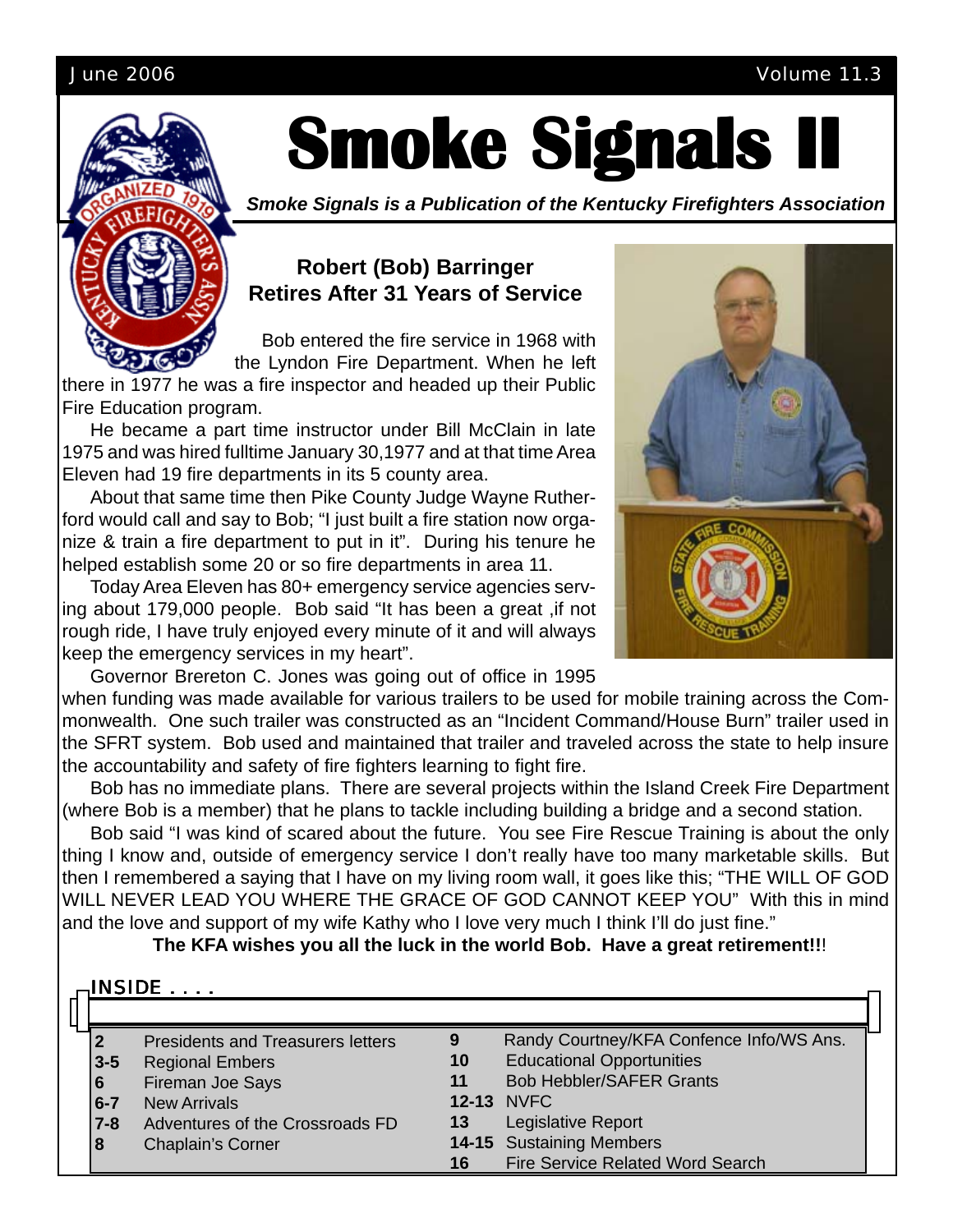

#### **Notes From The President's Desk Allen Johnson**

Spring is finally here and most of the grass fires are finally over, at least in our community!

So, what have I been doing since the last Smoke Signal? I have traveled to Washington, D.C. with the members of the Chiefs Association, Fire Commission and other members of KFA. During our trip we met with seven U.S. Representatives and Senators. Almost all of them listened to our concerns about the cuts being made to the Fire Act Grant with great interest, concern and voiced a desire to help. However, U.S. Representative Anne Northup from Jefferson County asked us to pass the information along that the Fire Act Grant was only to have been a temporary grant. She stated that most, if not all cities have excess revenue in surplus and should use that money to help subsidize their fire departments. We tried to explain to her that most fire departments are volunteer departments in Kentucky and are not governed by city or are covered under a city budget. She stated that she was only worried about Jefferson County. I do not know how you feel about this, but I believe that being a U.S. Representative for Kentucky that she needs to look at the needs of the entire state if not the entire country.

As I write this, it is with great sadness that I have been informed that another dear member of our fire service has lost his battle with cancer, Bob Hebbeler. Therefore, I will be traveling to Northern Kentucky for the mass being held to honor our dear friend and brother. For those who are new to the fire service, Bob was the one who always read the names during the Memorial Service at our annual Conference. To my knowledge he had not missed a Conference in many, many years, if ever. He will be greatly missed at this year's annual Conference.

August is rapidly approaching if you have not made your reservations for the KFA Conference and are planning on attending please do so as soon as possible by calling 1-800-EMBASSY (362- 2779).

If you have already made your reservation you will need to contact Embassy Suites Hotel directly at (859) 455-5000 to receive your confirmation number. The hotel will not be mailing out these numbers as originally thought.

The 2006 KFA Conference ad book's pages are

being rapidly filled. If you wish to place an ad in this book representing your department please send it in as soon as possible or contact John Harris at the State Fire School at the KFA booth.

If you have not registered for the Conference you can access the registration form online at www.lcafa.com or www.kyfa.org/ . Please mail your form and check to KFA Conference, 100 W. Broadway, Campbellsville, KY 42718. Early registration will close on July 15, after this date registration will increase \$5.00 per person.

See you at State Fire School. Your President.

## **Allen Johnson Allen**



#### Treasurer's Notes by Terry Keller

Everytime I say greetings from the

North, I think of the North Pole. Here we are in May, the April showers have come and gone and the flowers are coming out. Weather here is good.

Let me get on my song and dance for finance. There are a total of 348 departments paid dues since the last conference. This is somewhat behind last year. The KFA budgets for 400 departments to pay their dues. As you can see dues payments are way behind. The KFA needs to increase membership. This is the only way our organization can continue to have two people in Frankfort and for the Executive Board to maintain the programs the KFA has. Please people ask your department to pay their dues. If your department is low on funds, try a Saturday bake sale and I am sure your department could raise the \$75.00 to pay one year's dues.

There have been 13 people who have paid for Personal Memberships. This was a brain child of our former treasurer Brian Stiles, who's idea was to have people donate \$25.00 and receive their own copy of Smoke Signals II and a winter hat and decal from the KFA. There have been 12 to 13 people each year who have supported this project. Thank you to those people.

Charlie Shaw has sold 18 Sustaining Memberships since January 06. Charlie sends out dues notices to our vendor friends in preparation for State Fire School. These vendors pay dues of \$150.00 per year, to help support the KFA. Please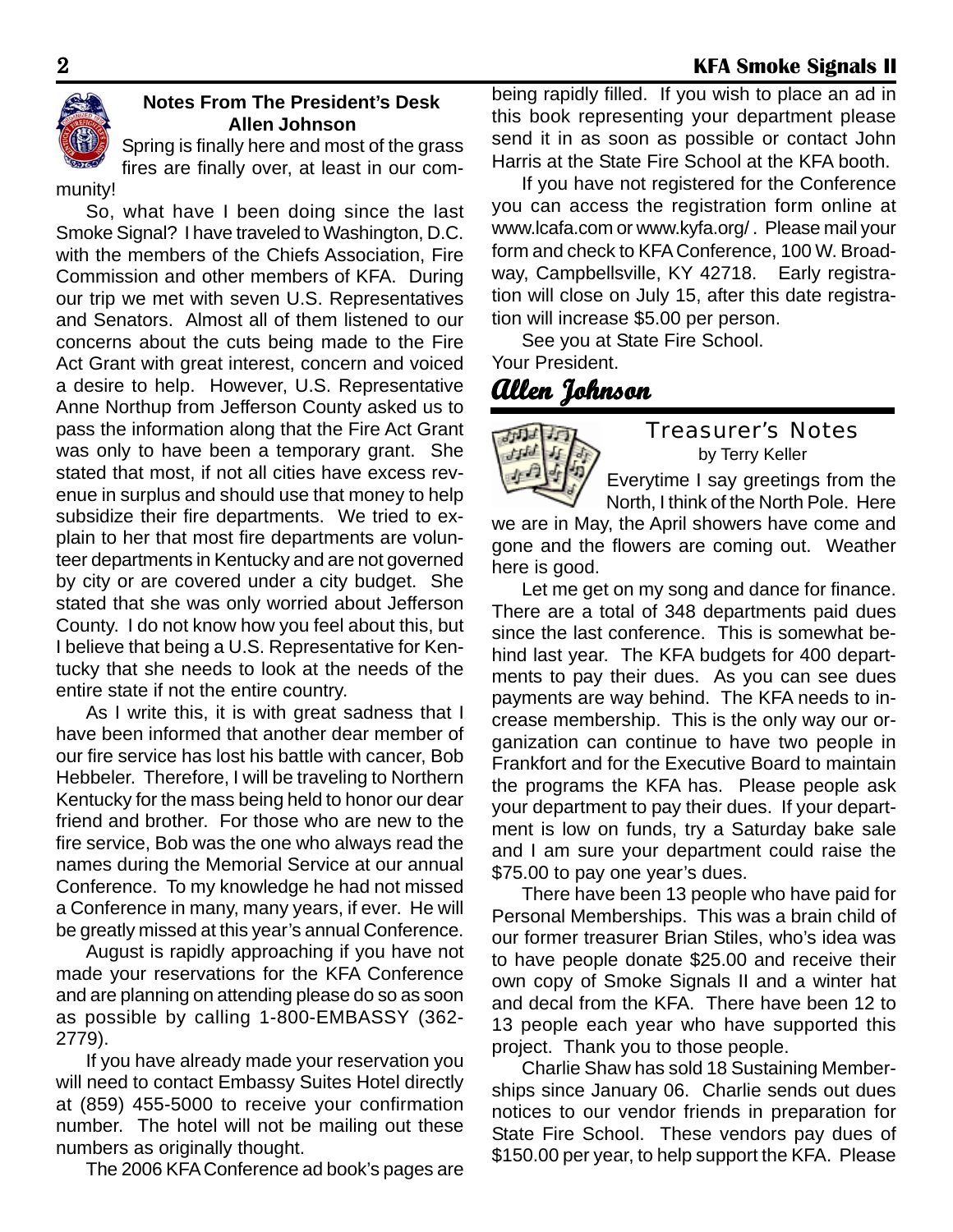look at the vendors list in the Smoke Signals II, and ask your department to get quotes from these business. Give them a chance to recup the money they spend to support the KFA. Many of these vendors also provide food and drinks during State Fire School. Please support them.

By the time you read this article, State Fire School will be in full swing or will have just finished. I hope everyone who attended received some good training. The KFA supported the changes to make this one of the best fire schools ever. There were more courses to choose from and many new topics. The fire service is changing daily and we the firefighters must change with the times. If the fire service does not keep telling the State and Federal Governments how much we need funds to train our first responders then we are not doing our job.

Until conference in August, keep safe and stay or get involved with your local fire schools, area associations and most of all your department.

### **Terry Keller erry Keller**

REGIONAL EMBERS



#### **Jackson Purchase Firefighters Association Deb Hartz, President**

Greetings from "Far Western Kentucky" and the Jackson Purchase Firefighters Association. It seems as though spring was short lived in Far Western Kentucky. Winter was barely over, the spring flowers were just starting to bloom, the spring storms hit quickly and hard and summer appeared rather abruptly. As is usually the case, with the arrival of June comes the heat and the high humidity of our summer season. Plans should already be in place to keep our personnel hydrated during the entire year. But particular attention must be given to this phenomenon during the heat of summer. New personnel should be closely monitored but the seasoned veterans often need a gentle nudge also. A little (or a lot) of preventative maintenance on our most valuable asset (our personnel) will pay huge dividends when we need them most. Keep those folks hydrated!

The 2006 version of the JPFA Annual Fire School

at Kentucky Dam Village State Park was a large success by all accounts. The student enrollment keeps increasing and the JPFA Annual Fire School Committee continues to work harder and harder to provide new, up to date, hands on classes that everyone seems to enjoy. Of course it helps tremendously that the Annual Fire School is conducted at one of the most beautiful locations in the State of Kentucky. And we are not the least bit prejudice.

The JPFA has a multitude of people that contribute to the success of the annual fire school each and every year. There is no way that I could begin to name all of them and I will not even attempt to do so. They all know who they are and they continue to serve to help promote the training of the emergency services personnel in our area and across the Commonwealth. I must, however, offer a special thank you to all of the students that attend our school. Without these very special people all of the efforts of all of the people involved would be for naught. Thank you for attending the 2006 JPFA Annual Fire School and we look forward to seeing each and every one of you next year. The dates for the 2007 JPFA Annual Fire School are April  $6^{TH}$ ,  $7^{TH}$  and  $8^{TH}$ , 2007.

The 2006 Kentucky State Fire School in Lexington, Kentucky will have been completed as you are reading this issue of Smoke Signals II. With the new location, the new format and all of the preplanning that has been done I am sure that this year's school will be the best of a long line of schools to come. The JPFA offers a very special thank you to everyone that had a hand in staging this event. All firefighters across the Commonwealth owe you a debt of gratitude.

The dates for the 2006 KFA conference in Lexington, Kentucky (August  $5<sup>TH</sup> - 8<sup>TH</sup>$ , 2006) get closer with each passing month. You will not want to miss this one. Remember to submit your ads for the conference program book and get your registrations in early. This is another "must do" for your list. Visit the KFA web site for all of the details and support the Kentucky Firefighters Association.

 *continued on next page . . .* The JPFA extends sincere condolences to the family of Mr. Bob Hebbeler. Bob served the fire service and the Kentucky Firefighters Association for many years. I will always remember Bob standing at the KFA memorial services each year and reading the names of the deceased firefighters in the **State**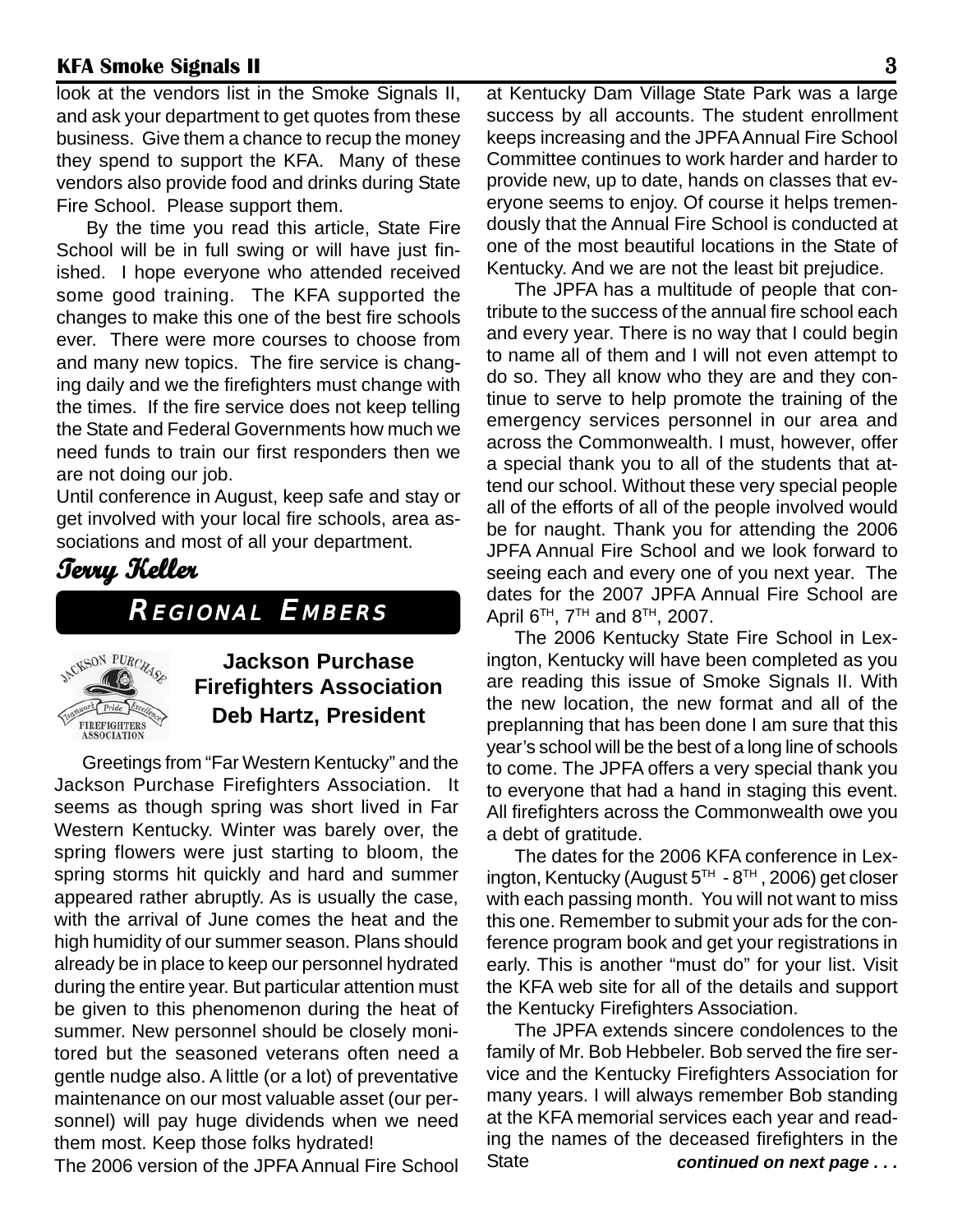#### *'Regional Embers' continued . . .*

of Kentucky. Bob reminded me so much of the old solemn Judge Hayes as he read each and every name with the sincerity and the dignity that each person deserved. Bob Hebbeler will be sorely missed and remembered by the Kentucky Fire Service.

The JPFA extends our sincere sympathy to Chief Jerrial McKenzie and his family of the Water Valley Fire Department in Water Valley, Kentucky. Chief McKenzie's 2 year old granddaughter, Kaylee French, was accidentally killed on April 12, 2006 at her residence. Apparently, Kaylee and her friends were playing in an automobile at the residence. The vehicle was accidentally knocked out of gear, rolled down the driveway and hit a tree. Kaylee was thrown from the vehicle and run over by one of the vehicles tires. Kaylee French celebrated her second birthday on April 11, 2006, the day before the accident.

This tragic accident should serve as a reminder to everyone that we must be ever vigilant over all children. The summer season is upon us and children of all ages will be out of school and enjoying their summer vacation. Often these children are not aware of their surroundings and fail to take notice of moving vehicles. There have already been several instances reported, just this year, of children being run over while walking or playing in the blind spot behind the family vehicle. This could happen to you.

I encourage everyone to take that extra minute to check behind your vehicle before backing up. Reduce your speed in any area that there are children playing or where children might be playing. Always remove your keys from your vehicle when you exit, even for a brief moment. The welfare of all children rest squarely on our shoulders.

The Kentucky Firefighters Association 87<sup>TH</sup> Annual Conference will be conducted on July 28<sup>TH</sup> -31<sup>ST</sup>, 2007 at Kentucky Dam Village State Park in Gilbertsville, Kentucky. Mark this date on your calendar now. Watch for additional information as it becomes available.

**REMEMBER 911 – WAVE THAT AMERICAN FLAG – GOD BLESS AMERICA**

**REPEAT THE PLEDGE OF ALLEGIANCE – PRAY FOR OUR SERVICE PERSONNEL** Paul S. Billings



**DIXIE FIREFIGHTERS ASSOCIATION** Heath Ryan, President

Casey Hall SFRT Area 5 and the Dixie Association are proud to report a

Dixie Fire School attendance of 685 students. We wish to thank all who attended for their support of this year's school. We are also seeking your help with next year's school. We normally begin working next school in August but we are asking you at this time to send us suggestions of how we may serve you better next year. If you have suggestions for classes, support activities or vendors you would like us to invite just drop us a note. You can email us at nancya.wheeler@ky.gov.

The Kentucky Federation of Fire Chaplains is a non-profit association operating for the benefit of fire departments all over Kentucky. Last issue of Smoke Signals Chaplain Karl Lusk wrote a wonderful article explaining what a chaplain does. At our April meeting the Dixie Association presented Karl a check for \$197.98 collected during Dixie Fire School for this wonderful organization. They now have a fully operational web page hosted by and part of the KFA web Page. To view and access its resources go to the KFA web page at www.kyfa.org on the left hand pane slide the bar down to "Fire Chaplains".

The KFA web page also has a listing of all approved Dixie minutes and future meeting dates and places. To find this information go to the KFA web page and click on associations on the left pane.

The picture below is that of Karl Lusk receiving the check from the Dixie President Heath Ryan and Chaplain members Jim Burns and Buford Stapleton.



*"Regional Embers" continued on next page*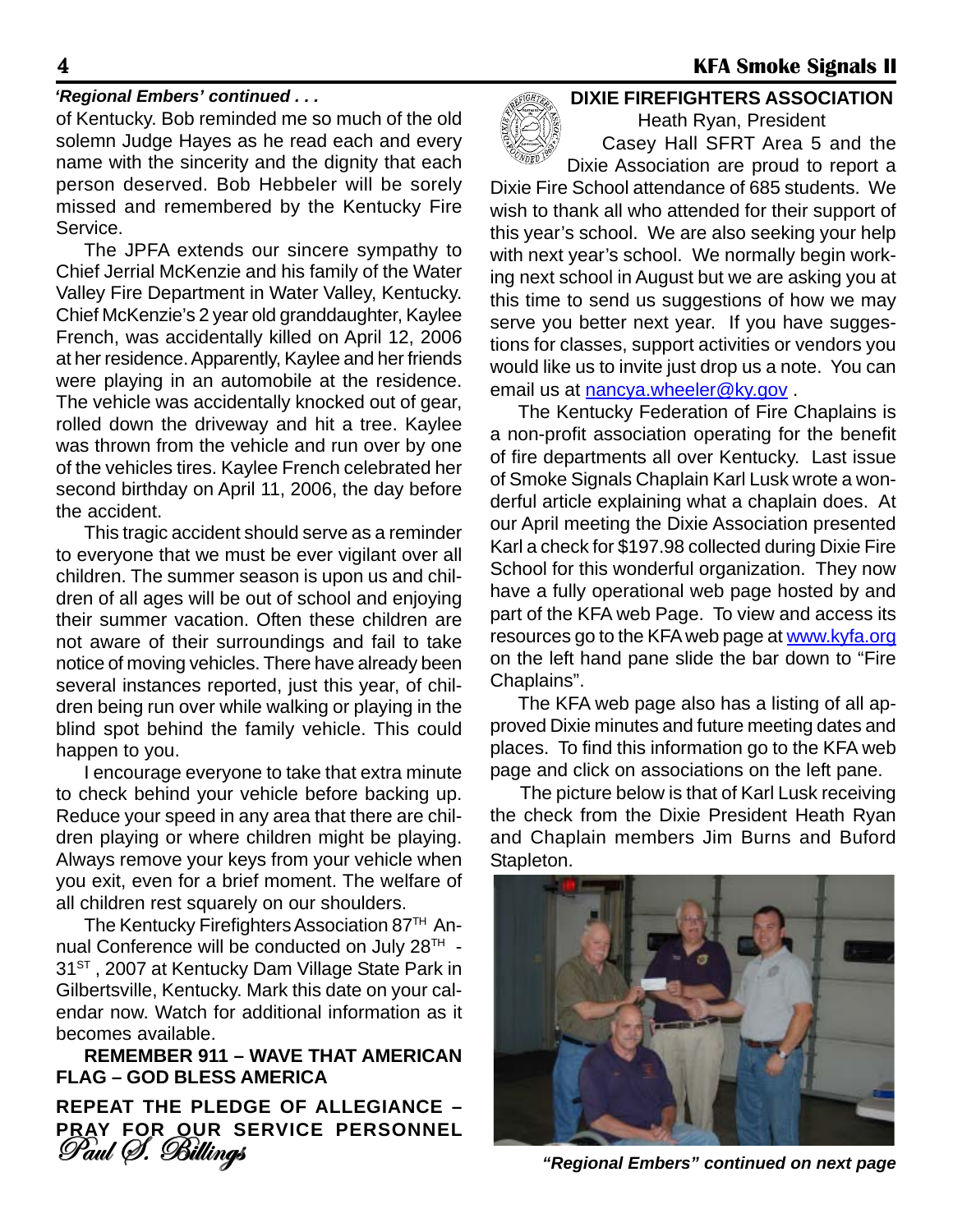#### *'Regional Embers' continued . . .*

#### **Bluegrass Emergency Services Association** Nathan Nation, President

The Bluegrass Emergency Services Association held its election of officers for the 2006 officer term. They are:

President-Nathan Nation Spencer County Fire Dist. 1st Vice-President -Garry Key Zoneton Fire Dist. 2nd Vice-President-Walter Jones Simpsonville Fire Secretary/Treasurer-Tom Foster Publisher's Printing Fire

The association is looking forward to a prosperous year under the guidance of this excellent group of leaders.

#### **Northern Ky Firefighters Association** Bruce Smith President

Hello. I would like to introduce myself. My name is Bruce Smith and I am the newly elected president of the Northern Kentucky Firefighters Association. I took office at our January meeting held at Erlanger. I would like to thank outgoing president Joe Stambush for his very fine leadership over the last two years. The newly elected officers of the association are myself as President, Vice President Greg Buckler, Secretary Monica Rath, Treasurer Bud Lederer, and Trustees John Daly, Rick Hopple and Tim Kleier.

 On a personal note I would like to thank all the departments and the firefighters in the Commonwealth for the all the kind words that were written about my father Smitty in the last issue of the SMOKE SIGNALS.

 K.F.A. 2nd Vice President John Daly and his conference committee members are busy planning for the 2008 conference.

 Congratulations and good luck goes out to retiring Newport Fire Chief Larry Attwell who retired on February 28.

We have two new fire stations in Northern Kentucky which have just open the Impendence Fire District open their new station 3 on Turkeyfoot Rd. and the Edgewood Fire District move in the newly remolded city building, police headquarters and fire station on Dudley Rd.

I would like to congratulate Donald Messingsclager of the Indenpence Fire District for the 50 years of service.

Our legislative lobbyist Dave Jackson and Gerald Stewart have just wrapped up another busy legislative session in Frankfort. The bills that were passed will help to assist the fire service for years to come. And one of these years we will with the help of all the firefighters in the state calling and writing and e-mailing their representative we will pass the HEART BILL.

I would like to offer my sympathy to the family or Bob Hebbeler past secretary of the K.F.A. Bob was a retired captain with the Fort Wright Fire Department and was active in many social and athletic clubs in Northern Kentucky. Bob was a true friend of the K.F.A. and the Fire Service in the state of Kentucky and he will be surely miss by all of us.

#### **Pike County Firefighters Association** Randy Courtney, President

Hey there firefighters, I hope this finds everyone well and surviving yet another election. We here in Pike County are busy laying out our fire school which will be held July 14, 15, 16 2006. If you have not attended a Pikeville / Pike County Regional Fire School then we extend a special invitation to you to check us out. If you have attended, then we hope you learned something and also had a great time.

Everyone knows that ATV are being used more and more each day and when that happens that can only mean one thing. Yep that the need for emergency services will be on the rise because of accidents. In Pike County about 7 fire departments have gotten together and formed a ATV Rescue Team for Pike County and after just a couple of meetings they are well on there way. I will tell you more as this develops.

Classes for our school included all your basic classes, such as Basic FF, Hard to Get Hours, EMT and Paramedic in service, we will offer the NEW ATV Driving and Rescue course, and we are working on others at this time and a complete list will be available at state fire school in Lexington. We will be there around the KFA booth so stop by and see us until then see you there.

### **Randy Courtney**

President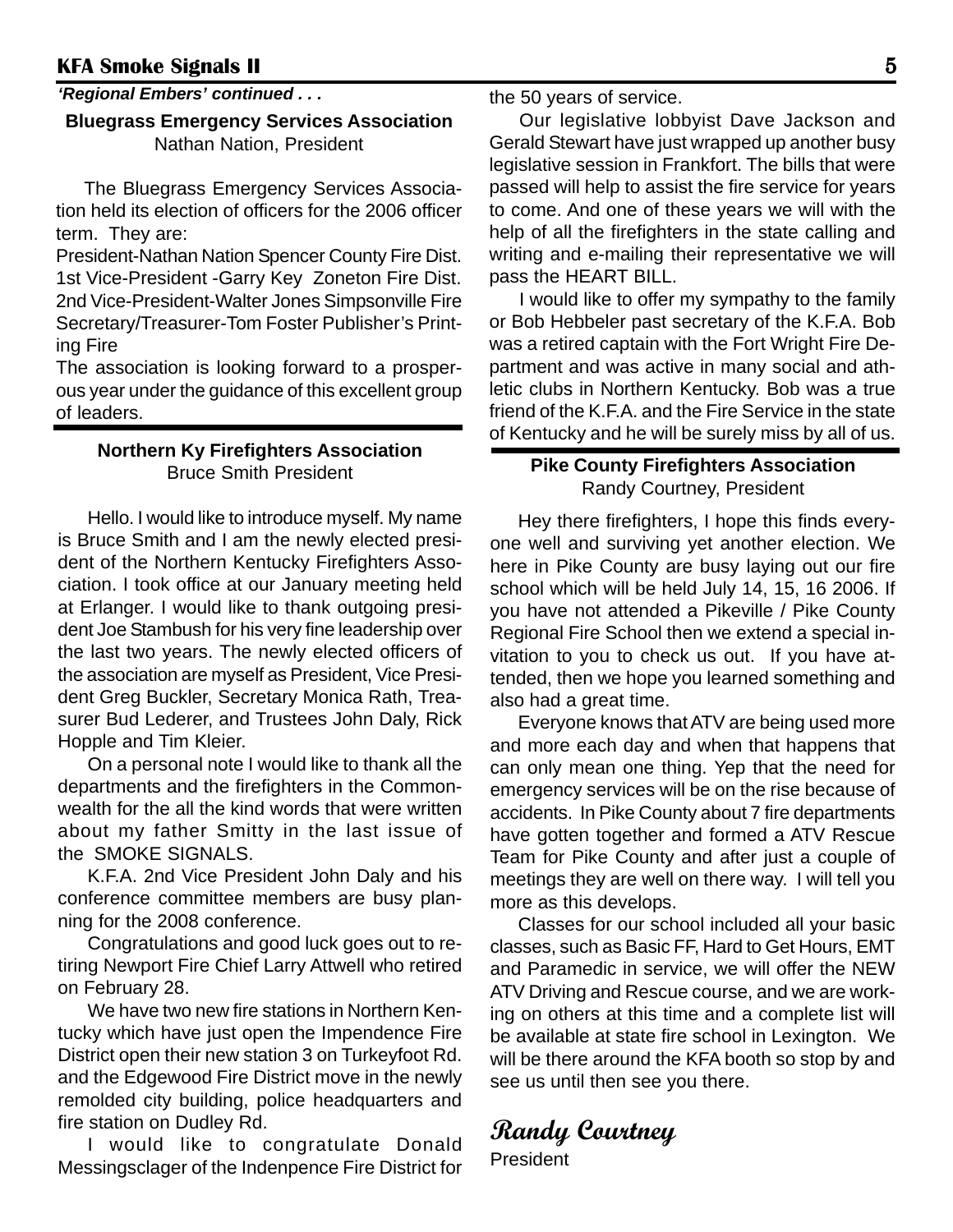#### **FIREMAN JOE SAYS:**

WOW! I can hardly believe half of 2006 is already over, and I must wonder where the time

goes, but what is the old saying, "Time goes by when you are having Fun". Most of the time it is fun but there are times, well you know what I mean.

Congratulations to our Kentucky Communities who expressed a desire to me to become NFPA Risk Watch Safe Communities, I received a very nice letter from Judy Comoletti, Vice President from NFPA Public Education acknowledging these communities. Judy writes,

" On behalf of NFPA I would like to congratulate the communities below on achieving Risk Watch Safe Community recognition status. Your dedication to keeping the children of Kentucky safe from unintentional injury is remarkable. We salute:

Point Pleasant - Bellevue-Dayton - Edgewood - Erlanger - Georgetown - Elsmere-Fort Thomas - Hebron - Somerset - Elizabethtown - Campbellsville - Zoneton-Mt Washington - Louisville - Madison County - Paris - Neon - Hazard - Ft Mitchell-Independence - Flaherty and more to come.

The Public Education Committee is very excited and looking forward to this year's new State Fire School Format and will be offering two exciting classes at the State Fire School.

Thursday and Friday we are offering a Juvenile Fire Setters Course and on Saturday and Sunday our Risk Watch Train the Trainer Workshop. We have lots of ideas, programs, materials and assistance to offer our Kentucky Communities in our fight to make Kentucky Free of Unintentional Injuries. Please check the Fire School Program for more information and registration forms.

We are looking forward to seeing everyone in Lexington and in making this the best State Fire School **FVFR!** 

## **NEW ARRIVALS**

The following pieceis of apparatus were manufacurted and delivered by Wynn Fire & Rescue Equipment:



Cutshin Fire Department



LaRue County Fire Department



Milton Fire Department



Staffordsville - Johnson Co. Rescue

*'New Arrivals' continued on next page*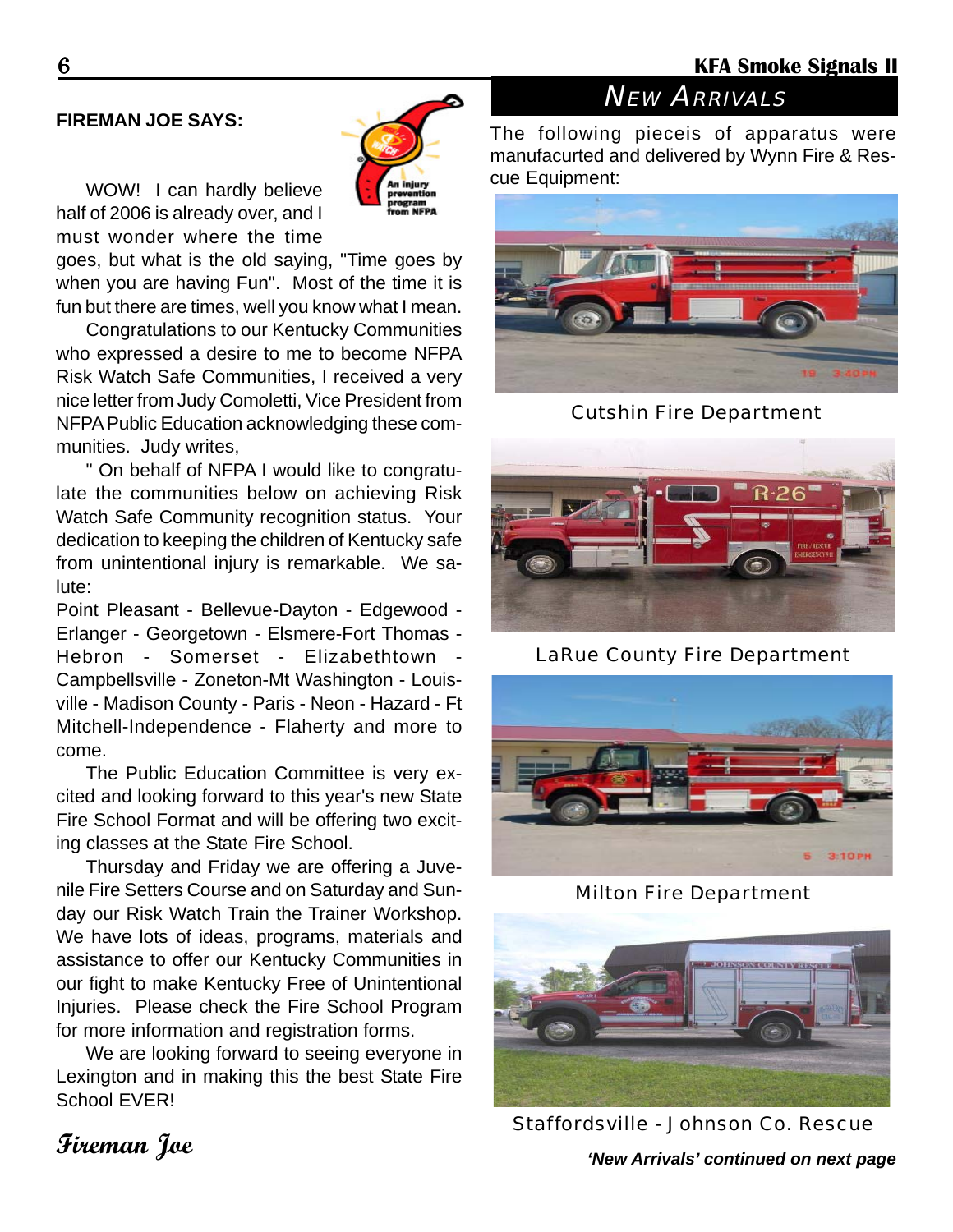The following pieces of apparatus were manufacurted and delivered by Bluegrass Fire Apparatus.



Hodgenville Fire Department



Rolling Fork Fire Department



Caneyville Fire Department The Caneyville truck has -Freightliner M2 Chassis -1250 GPM Darley Pump -Elliptical Stainless Steel Tank - 1500 Gallons -1080 Newton Electric Dump Valve -On Spot Chains -Halogen Lighting

#### **The adventures of the Cross + Roads Fire Department**

#### **By Woody Will Jr. and Sr.**

It was a day like any other spring morning when the shift started I got to work on time for a change. We did our house keeping activities like any other morning. Then the chief ask us to "Be Visible" in the community today. I knew what that meant. Its election time and the county judge is running on a platform of community service and his improvements in public service. We are part of those improvements and he wants to show us off. That **"** "Cross + Roads" continued on next page . . .

 means we take the new truck to the Mall and "Be Visible". Well I guess it's not too much for him to ask us to show off his three hundred thousand dollar county investment.

As we pulled back in the station late that Saturday afternoon the clouds were beginning to darken and Sergeant O'Donnell said "John, Looks like we might get some rain later on tonight" I answered back "Ya serg looks like we might". It was a quiet Saturday and we watched a little TV that ended with the Weather Channel which showed a cold front moving in on what was a warm spring Saturday.

The tones dropped at about 02:45 to a tornado warning for our end of the county. We got up and dressed just in time to hear the weather siren go off at the same time dispatch informed us that a twister had just hit the mall, high school, Wal-Mart, and all the houses in a subdivision east of Wal-Mart. We pulled the rescue pumper out on the apron to try to figure out the best way to get to where we needed to be. We decided to turn left on Main and avoid what we thought would be the path of most destruction when a second twister took the roof off the station and pushed us sideways turning us over and sliding us into the front glass window of the coffee shop across the street. As we were being pushed around by the wind I just knew this was it for me. In what seemed like seconds we went from being the rescuers to being the ones in need of rescue.

We were now on our side. The windshield and side windows on the side next to the floor of the coffee shop were broken out. The drivers side of the truck was now the top and 3 2"x"8s were pinning Sergeant O'Donnell and Captain McCoy to what was the right side but now was the bottom. Myself and firefighter Joe Simmons were okay but a large part of the former roof of the fire station was now on the door of Simmons jump seat. Smoke was coming from the engine compartment and I was beginning to worry. I called out to the captain and sergeant but got no answer. I was now suspended from the seat belt but could see that Simmons was okay. I cut my seat belt and climbed part way through the window between the front seats and jump seats to see if I could find a pulse from either of my comrades in the front seat.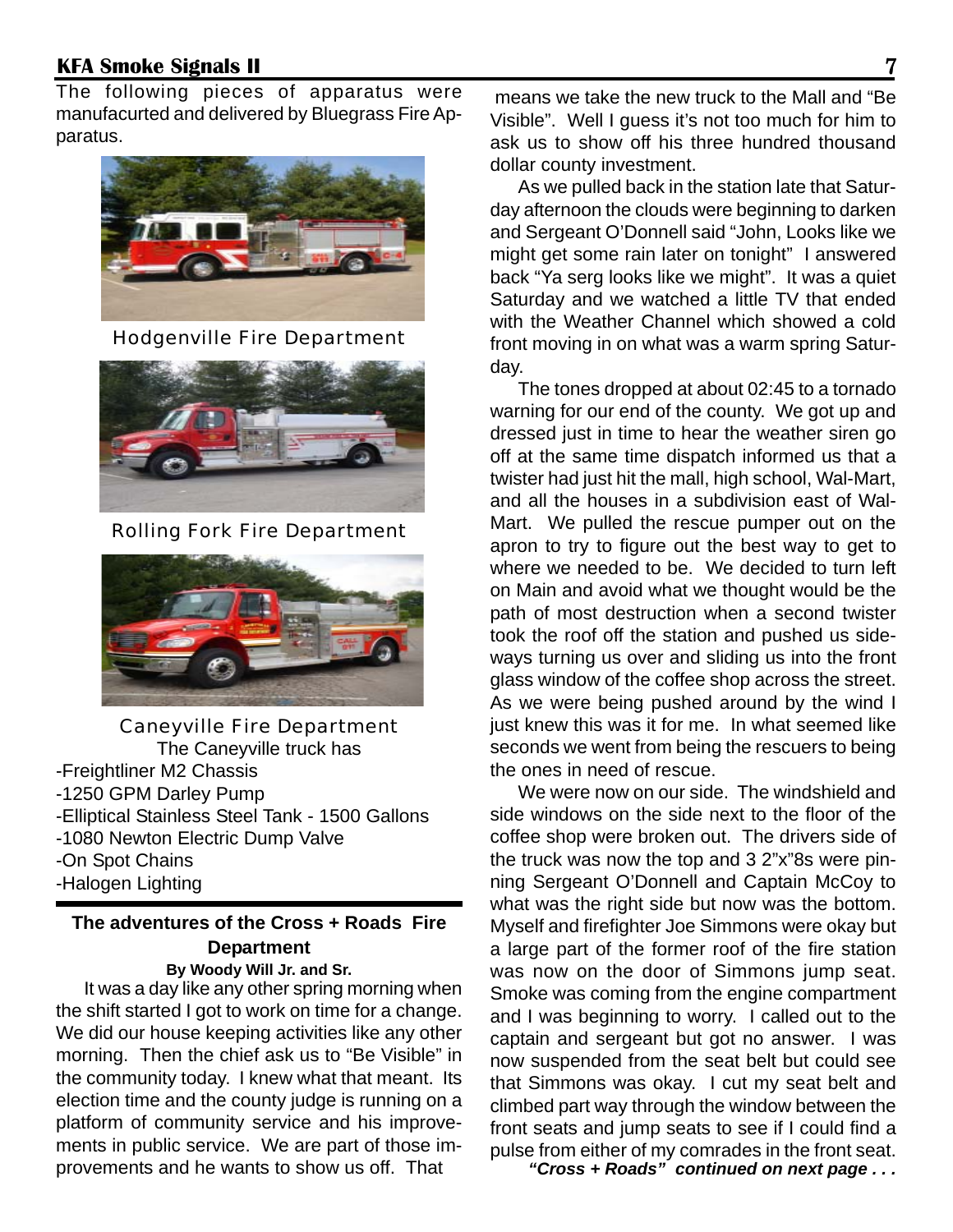Both had a pulse but were unresponsive. I said "Joe, we got to get help and find a way out of this truck". I squeezed back up to the window and fished the portable radio out of the captain's radio pocket on his turnout coat. I keyed the portable and heard the repeater in the truck key up and I knew I was in business. By now the engine had stopped and it was silent. I could hear only the sound of the pouring rain as it hit the door of the engine which was now the roof above us. "Control this is engine seven we have been turned over and are inside the "Hit the Spot" Coffee Shop across the street from the station. Please send help!" From the radio came a garbled crackling sound but I could tell it was dispatch and hoped they could understand me.

As I sat there trying to figure out what to do next I strangely remembered thinking about just earlier today we were in this very coffee shop after morning chores having a donut and a cup of jo. I remembered how happy we were telling war stories and lying about how brave we were. Well I sure didn't feel brave now I only felt scared. My thoughts were broken by the cracking of the radio "engine ssssss thisssssssssss havingsssssssss" boy now I am really beginning to wonder if anyone is going to help us. I looked at Joe and he looked as scared as I felt. "Joe we my be here for a while. Let's see if we can move any debris far enough to squeeze out this window." We pushed but in vane nothing moved. The smoke coming from the engine compartment had a sweet smell to it and I could tell it was antifreeze. It was now beginning to dissipate.

I could hear a faint moaning sound coming from the front seat so I slipped back up to see about the rest of the crew. They were both beginning to come around when I noticed that one of the 2x8s had apparently broken Capt. McCoys left arm. It was pressed against the seat and was at a strange angle. Joe and I maneuvered McCoy around and released the seat belt and could just get enough leverage to get him in a more comfortable position but could not free his arm. By now he was awake enough to be in excruciating pain. I looked at Joe and he at me and at the same time we said "We got to do something".

## Chaplain's Corner

#### **Too Much of a Good Thing By:Sgt. Kenneth W. Bayens Jr. Chaplain**

My name is Kenneth W. Bayens Jr. and I am one of two chaplains at the Highview Fire Protection District in Louisville, Kentucky. I'm writing you today to spark some thought and discussion about the delicate balance between the fire service and family life. The fire service, according to some statistics, has a current divorce rate near 80%. Why do you think this is? I would like to tell you my story and see if any of it hits home.

The firebug bit me about six years ago. After recruit class, I became one of the most active members of that fire department. I was making about 85% of the fire runs, 100% of trainings, and even attended numerous outside trainings. I was in heaven!!! I maintained that pace for about two years. One day my wife and I were having dinner and she told me she had some concerns about our relationship and she would like to discuss them with me. She explained to me that she felt second best to the fire department and that she was really lonely. I heard her concerns, but I was too blinded by my passion for the fire service. I didn't see that I was slowly losing my family. I continued to give the fire department all of my free time despite my wife's cries for attention and eventually it caught up with me. At the end of that year I received two things for all the time and hard work that I put in at the firehouse. I received the firefighter of the year award, and I received a divorce from my wife. Was it all really worth it? What fire run or training is worth more than spending time with your wife and kids? The answer is simple. NONE.

I'm telling you this story because I do not want anymore of our brothers and sisters falling into this same trap. Make sure that you always make your family first, communicate with your loved ones, and try to involve them as much as they want to be. I'm posing this challenge to all firefighter. Lets put the fire service in its proper place and put as much effort into our relationships as we do our community service. Together we can lower that horrible divorce rate and truly have the best profession in the world.

If you have any comments or suggestions for articles, please email them to me at www.kbayensjr@hotmail.com.

Continued next edition….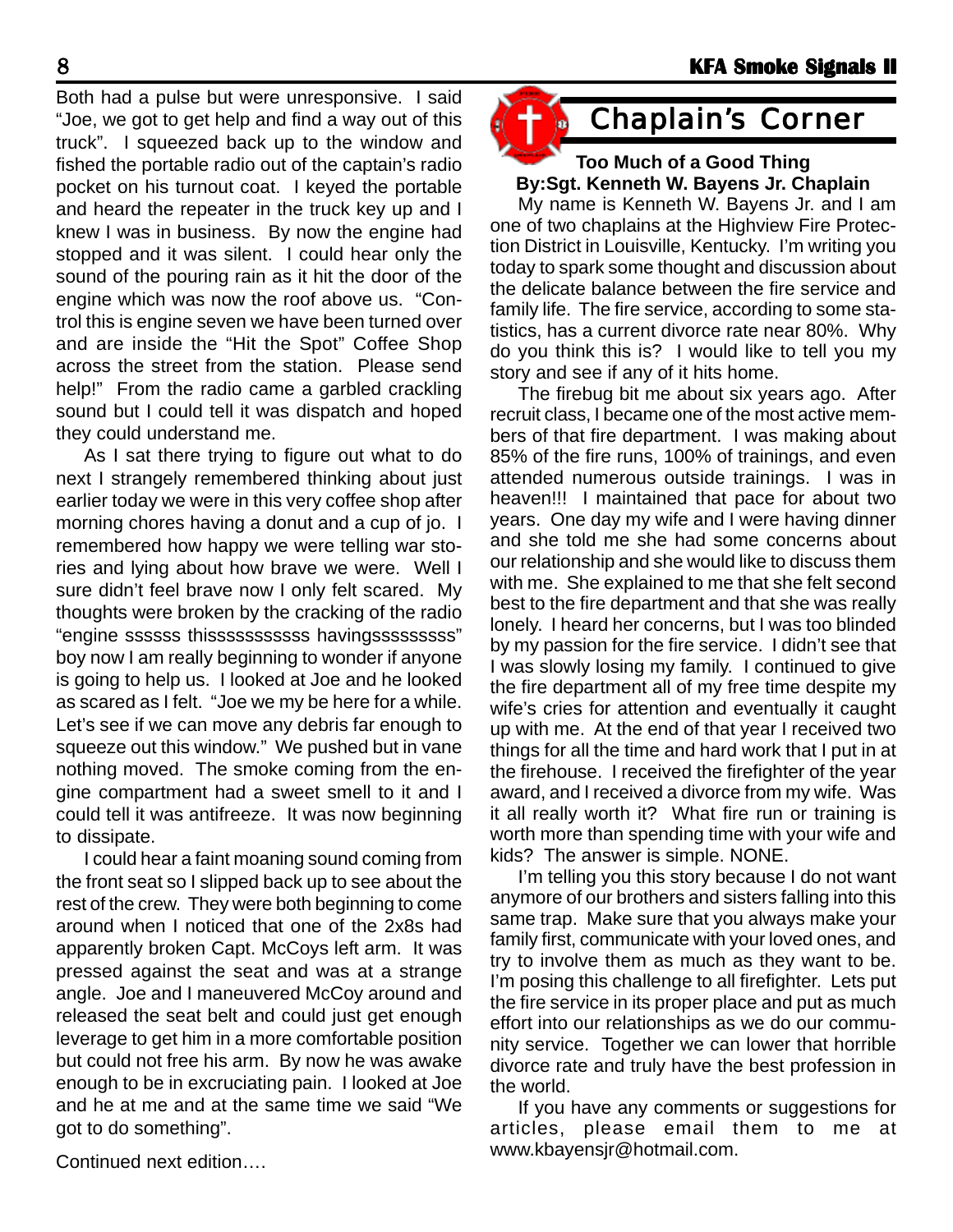#### **From the Desk of Randy Courtney.**

When you look back at a career in the fire service, we were just starting in the Emergency Service field at the age of say around 15 or 16. You train and hang out at the station and then at about the age of 18 you legally join the department and start riding the trucks and attacking the fires and have that big rush we all get about saving life and property, it's so great.

Then there comes the thing about age and experience when you are no longer the "Rooky" and you can pass along this information and experience to the younger firefighters that are just starting their way up the ladder. That's the way it's suppose to work, but I never thought that I would see the day that Bob Barringer would be retiring, tossing in the SFRT hat, not driving to Paintsville, Ky and arguing with Cheryl, Bob or Don just to name a few.

I have heard Bob speak of this retirement thing several times in the last 10 years and every year we say come on Bob you're kidding, you're not going anywhere you love us, and sure enough he would stay on yet another year. I have had the pleasure of working for Bob and SFRT since 1993 and have known Bob since 1978 and we have been thru a lot together. Bob and Kathy moved back to Pike County and he joined Island Creek Volunteer Fire Dept where I became Fire Chief in 2002. I promoted Bob to Assist Chief and Senior Fire Service Instructor shortly there after and he has done a great job for this community. Bob tells me that he is retiring in July of this year, and I think his last day of work is June first and he will be taking some leave time until July. I not sure if you know it or not but Bob tells me that he has almost 30 years in the fire service and I hope to get another 30 out of him at Island Creek Fire Dept.

 As a personal friend, employee, brother in the fire service I want to say Happy retirement buddy enjoy it for a few months and then I got all kinds of stuff for you to do at ICVFD since you will have all this free time on your hands. In my opinion the fire service has retired a valuable resource in Mr. Bob Barringer. From all us in Area 11 and the Pike County Firefighters Assoc we want to say good luck in your retirement and don't drive Kathy crazy.

Your Friend

**Randy Courtney**

#### *KFA Conference 2006*

The KFA Conference 2006 is just around the corner August  $5<sup>th</sup>$  through the  $8<sup>th</sup>$ . The Embassy Suites Hotel in Lexington reports they still have rooms available with additional guest rooms at some of the local hotels only minutes away. President AJ has lined up some impressive events all within walking distance from the hotel. The tentative schedule includes:

- **5th State Firefighter Olympics (Walking Distance from the Hotel)**
- **6th Commission Meeting, Memorial Service (Held at the Hotel)**
- **7th General Session (Held at the Hotel)**
- **8th General Session & Banquet (Held at the Hotel)**

You still have time to make arrangements to attend. Embassy Suites Hotel is located at 1801 Newtown Pike in Lexington. The reservations phone number is 859-455-5500. The hotel will prepare a full cooked breakfast for registered guest each morning. The bar will host a happy hour from 5:30 to 7:30 daily. The only time the body of the KFA gets to express their collective view is during the conference. The officers get their marching orders for the next year from the body collective during this meeting. Don't miss the opportunity for your voice to be heard. Plan now to attend!

#### **Answers to last issues Word Search Puzzle**

N  $\mathsf{P}$ G K N M F  $Z/M$   $Q$   $A$   $W$   $G$   $S$  $\overline{G}$  $T$  $K$   $P$ জ. ⁄R∕K (E L V A M ᠊ᡨ᠊ Æ Έ  $\overline{\mathbf{N}}$ N A P ▽  $R$   $Z$   $C$ **A∕MWLKD**  $\overline{z}$  $\mathsf B$  $\mathsf H$  $\mathsf J$  $H$ ® R x - Z Κ Th c  $T$ Á.  $\overline{H}$ N æ К Υ (<del>Ε ∕</del>Γ∕σ F Έ ҡ  $\top$ N 6.∕P E K N A D N Ġ  $\vert x \vert$  $\mathsf{L}^ \mathbb{C}$ ∧√√ Υ W F R F Έ  $\overline{\mathsf{R}}$ ∕∱ ∕⊼ D w  $\mathsf{T}$ Y Ő  $\overline{\mathsf{U}}$  $\overline{\mathbf{N}}$ Κ ষ্ঠ N E √ò lо  $\overline{a}$  $\overline{\mathfrak{o}}$ τ  $\overline{G}$  $\overline{\mathbf{A}}$  $\overline{\mathbf{N}}$  , ᠊ᡏᢐ  $\overline{\sigma}$ ъ R h. o  $\bar{\mathsf{F}}$ ∕∿ lм П Iб  $\mathsf R$ w J N м Ō, Κ N İΕ 4 /w R  $|\mathbf{s}|$  $\ddot{\rm c}$  $\bar{\mathsf{R}}$ ╱ Æ ሐ 0 Iн  $\overline{\mathsf{R}}$  $\mathsf P$ € м M ļΑ O) E ∕R ∕w.  $\,G\,$ s. T. lo. lн N K  $\mathsf D$  $\vert 0 \vert$  $\mathsf L$ w H ю ŀ, Iн Įс R lo. ls. w ∿ ∕₫  $\mathsf R$ c v ∕€ lol  $\mathsf L$ ∕ (1 Y E lм Iт h F  $\top$ Ĥ. K C J ∕₿ N Œ b. łт Jυ lв. G L O 46.  $\mathsf T$  $\mathsf{F}$ β, ω C K Έ R.  $\vert$ o lв. Æ, s, ΙA X 40 A A L м Β  $\sqrt{2}$  $\mathsf{F}$ |a **N** Įυ ᢙ A 6 **KD** G N Ń. lо  $H$ М L lм lo. **R** le, 'N € ◌ D  $\mathsf{F}$  $\top$ L A ß 40  $\mathsf{L}$ N E ᡁ Įυ Q G E e R C. R R ٧ B 1e ⊍  $\kappa$ P  $\mathsf{T}$ L К K D N w w ⊌  $\mathsf{T}$ L Υ  $\sf T$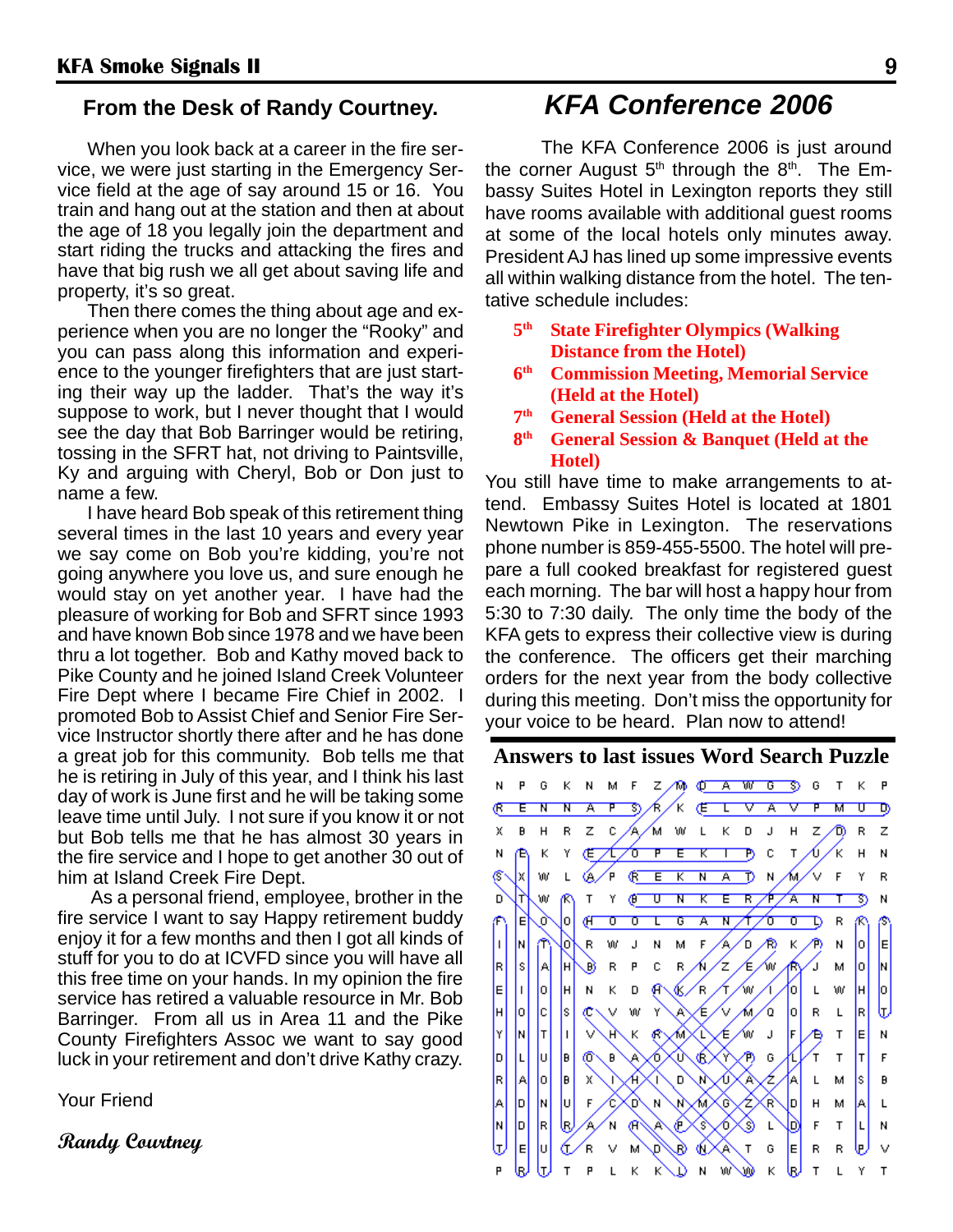EDUCATIONAL OPPORTUNITIES

**ANNOUNCING THE 77TH ANNUAL KENTUCKY STATE FIRE SCHOOL & HOMELAND SECURITY CONFERENCE JUNE 8th-11th, 2006**

**To be held at:**

#### **LEXINGTON CONVENTION CENTER, RADISSON PLAZA HOTEL, & HYATT REGENCY**

The 2006 school will begin on Thursday the 8<sup>th</sup> of June and end on Sunday the 11<sup>th</sup>. Registration information will be posted soon on websites such as the Fire Commission www.kctcs.edu/ kyfirecommission and KFA www.kyfa.org An expanded exhibit program will be set up inside Heritage Hall which is a part of the HyattRegency/Rupp Arena/Lexington Center complex located at West High St. at South Broadway in downtown Lexington. This will make the school more convenient for attendees to plan their lodging, parking, class attendance, and social/entertainment needs. Several statewide associations including the State Fire Commission and Kentucky Fire Chiefs Association have been invited to hold meetings during the school. Please check with your organization to see if they are participating. An opening session will be held on Thursday morning with class sessions beginning shortly thereafter. Course offerings are being expanded to provide training for a wide range of fire and emergency service needs. As much as possible, courses will be scheduled to accommodate the needs of career and volunteer personnel. A conference wide gathering for all interested attendees is planned to provide everyone with up to date information on current issues as well as the opportunity to hear a keynote speaker. A preliminary fire school program will be available in February.

#### **HOTEL RESERVATION INFORMATION**

Radisson Plaza Hotel 369 West Vine St. 1-800-333-3333

Hyatt Regency-Lexington 401 West High St. 1-800-233-1234 The rates at both hotels are \$79 per night for single or double.

**July 14th - 16th, 2006 - 17th Anuual Pikeville / Pike Co Regional Fire & Rescue School.** For more information call 888-302-8935 or email sfrt11@bellsouth.net

**September 5th - 7th, 2006 - Ky Emergency Services Conference** (Owensboro, KY) For more information call 888-306-8015 or email jimmy.vancleve@kctcs.edu.

**September 19-23, 2006 Ky EMS Conference and Trade Show** (Owensboro, Ky) For more information call 888-306-8015 or email jimmy.vancleve@kctcs.edu.

**September 23-24, 2006 Jefferson Co. Regional Fire School** U of L Shelby Campus. For more information call 888-306-8064 or email richard.jordan@kctcs.edu.

**September 23-24, 2006 IFSAC FF1 and 2 Test** Calvert City Ky. For more information call 888- 306-7901 or email charles.lott@kctcs.edu.

**September 30 October 1 Area 10 Fall Fire School Ashland Kentucky**. For more information call 888-302-2833 or email mark.hammond@kctcs.edu.

**October 20-22, 2006 Buffalo Trace Fire School** Maysville Ky. For more information call 888-301- 2946 or email duane.suttles@kctcs.edu.

**October 20-22, 2006 Southeastern Ky FF Assoc. Fire School** London Ky. For more information call 888-234-0100 or email sfrt13@kih.net.

**October 28-29, 2006 Bluegrass Emergency Services Fire School** JCTC Shelby County Campus. For more information call 888-306-8064 or email richard.jordan@kctcs.edu.

**November 17-19 5th Annual Instructor Weekend** London Ky. For more information call 888- 234-0100 or email sfrt13@kih.net.

**December 9-10 IFSAC FF 1 and 2 Test** Bowling Green Ky Public Service Training Center. For more information call 888-234-5760 or Email bill.carver@kctcs.edu.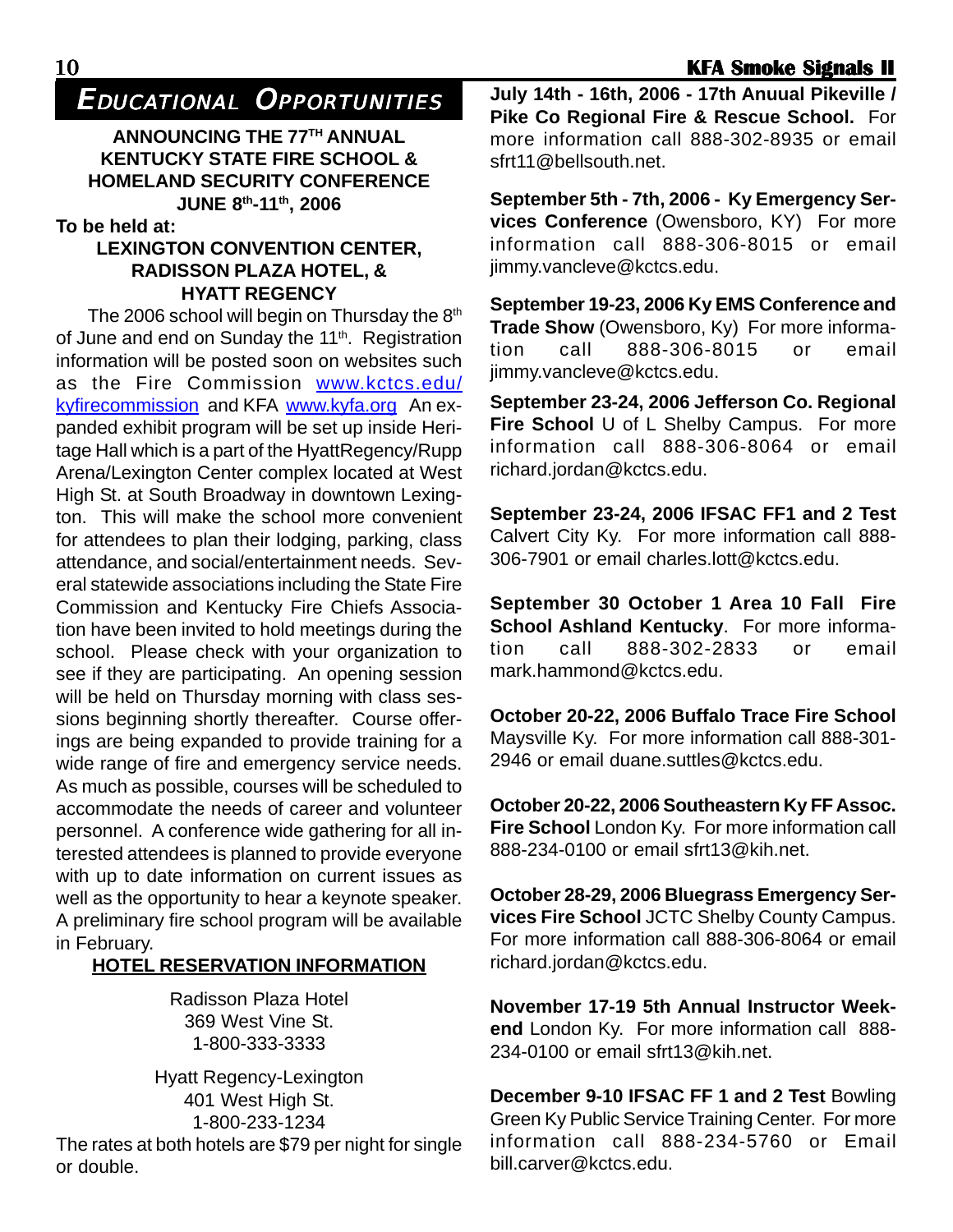#### *Robert (Bob) Hebbeler Passes Away*

The Fire Service has lost another good friend. At approximately 9:00PM on Saturday 5/6/06, Bob Hebbeler lost his battle with cancer. Bob's fire service career commenced when he joined the Ft. Wright Volunteer Fire Department in 1953, which initiated a long and distinguished career in emergency service. Bob immediately became active in the Northern Ky. Firefighters Association and the KFA. He chaired the NKFA's Ways and Means Committee for ten years where many successful dances were held throughout the 1950's and early 60's. These fundraisers greatly assisted this regional association and enabled it to grow into the prosperous association it is today. Bob was elected to the position of NKFA vice-president in 1968 and served as Northern Kentucky President in 1969, while continually serving committee roles.

Bob attended many state and national schools and conferences throughout the years and regularly attended the FDIC in Memphis with his Chief and good friend, Pete Nienaber.

Bob attended his first KFA conference in 1955 in Covington and had attended every one since. His attendance at last conference was his 48th consecutive. In 1962, he was elected to the position of KFA secretary, succeeding Henry Bogenschutz of the Covington Fire Department. Many committee appointments including finance preceded this position in the KFA. Bob held the position of secretary of the KFA for 16 years retiring at the 1978 state conference in Bowling Green. Chief Don Roberts from Florence continued the Northern Kentucky tradition and followed Bob as secretary of the KFA.

Bob has been recognized in recent years at KFA conferences through his involvement in memorial services and swearing-in ceremonies. It was a highlight for many of us to annually see and talk with Bob and his lovely wife Evelyn, at our conventions.

Robert Hebbeler was a credit to the KFA and the Kentucky Fire Service for half a century. You will be missed Bob.

#### **New Resource for Kentucky Fire Chaplains**

Kentucky Fire Chaplains now have an additional resource for information and on-line PDF format documents. That resource is a web page. The page can be accessed one of two ways. You can type in the address direct http://www.kyfa.org/ **KFFC/KFFC.htm** or you can go to the KFA web page and click "Fire Chaplains" on the left hand scroll bar. Either way will take you to a helpful resource.

#### *STAFFING FOR ADEQUATE FIRE AND EMER-GENCY RESPONSE (SAFER) GRANTS*

The Department of Homeland Security has posted the Program Guidance for the 2006 SAFER grants program which can be accessed from the KFA website. The SAFER grants are administered by the Department of Homeland Security's Office of Grants and Training in cooperation with the U.S. Fire Administration. Through the Department of Homeland Security Appropriations Act of 2006, Congress provided \$110 million for the SAFER grants.

The Program Guidance is an important document for any interested applicant as it provides details regarding eligibility and priorities of the two activities that will be funded under the program, specifically, the Hiring of Firefighters Activity and the Recruitment and Retention of Volunteer Firefighters Activity. Eligible applicants for the Hiring of Firefighters Activity include fire departments (whether they are career, combination, or volunteer). Eligible applicants for the Recruitment and Retention of Volunteer Firefighters include volunteer and combination fire departments as well as state or local organizations that have interests. All interested applicants are strongly encouraged to read the program guidance, and review all other materials dedicated to the SAFER grants at the AFG website (www.firegrantsupport.com). Currently, the grant application period is scheduled to begin on or about May 30, 2006, at 8:00 a.m. Eastern Daylight Time (EDT), for SAFER grants. The deadline for receipt of the SAFER grant applications will be 5:00 p.m. EDT on June 30, 2006.

Upon the opening of the application period, the applications will be accessible from the grant program's website at www.firegrantsupport.com. An applicant tutorial on the SAFER grant process, designed to instruct users on the preparation and submittal of competitive applications, will also be available at the website by Monday, June 5.

Applicants who have questions regarding the SAFER grant opportunities should contact the help desk at 1-866-274-0960 or at firegrants@dhs.gov. During the SAFER application period, the help desk will operate Monday to Friday, from 8:30 am to 4:30 p.m. EDT, but is prepared to revise hours of operation based on volume and demand.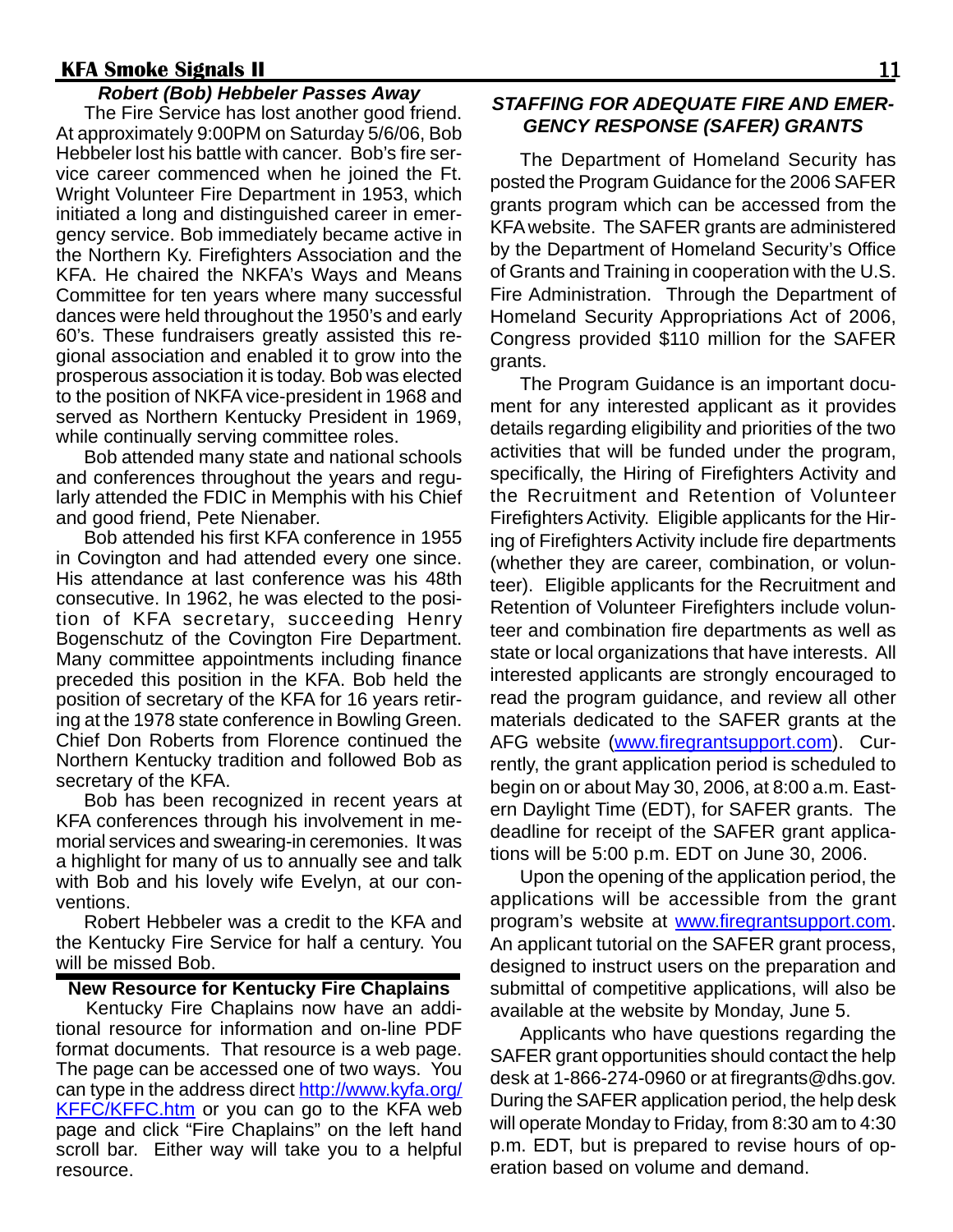

#### **National Volunteer Fire Council**

Ken Knipper, Director Bryant Stiles, Alternate

**In an attempt to report more of what happened at the Spring Meeting in Washington I recorded the various meetings I was able to attend and also recorded the speeches made by guest speakers and Tran scripted them.**

**The Spring meeting** was held in Washington, DC and 41 states were represented. The atmosphere for this meeting was high as we had the cream of the emergency federal agencies meet with us during this meeting.

**Committee meetings:** As Chair of the EMS committee I have been involved in determining the future direction of the Council as it relates to EMS. After much discussion and meetings involving the EMS, Membership, and Bylaws committees, a plan was approved to bring EMS into the Council as full members.

Drew Dawson, the new Director of the Office of EMS addressed the membership and noted that the NVFC will now be involved in all National EMS projects.

Our relationship with NFPA continues to mellow as we have become participants in more of their projects. 1710/1720 has again reared its head as few volunteer or career departments are able to meet the standard.

We are now getting a more favorable reception to our efforts to change the IRC to enable the type of LOSAP presented to you last year by Ed Hollihan and Dave Rogers.

Our legislative priorities are many and by going to the NVFC site you can follow our progress on getting them passed.

The Council is in the best financial condition it has ever been in. We are the recipients of many Cooperative Agreements at a time when they are being scrutinized.

**Comment** All in all this meeting was very productive. Many issues of future direction were presented with our outreach to EMS being the predominate one. It is impossible for me to attend all of the committee meetings but I make every effort to keep up through the floor reports and outside discussion with committee chairs.

I thank the Board for the opportunity to serve the volunteer firefighters of Kentucky in this capacity. I also thank you for the night at the National Fire and Emergency Services Dinner with our KFA president.

# **NVFC EMS Committee**

#### **Mission Statement**

To best serve the interests of the volunteer EMS community the NVFC EMS committee will:

- 1. Actively seek representation on all national EMS planning projects.
- 2. Attend such EMS related meetings faithfully.
- 3. Respond to any request for assistance or input from other committees.
- 4. Maintain communications with the NVFC office regarding the business conducted by those committees.
- 5. Maintain liaisons with other fire/EMS organizations on EMS matters.
- 6. Maintain awareness of federal and state developments as they affect volunteer EMS providers.

I would also like to announce that EMS has been elevated inside National Highway Transportation Safety Administration (NHTSA) to the Office of EMS and that Drew Dawson has been named the first director. This is a major change for EMS and gives us much better visibility and a person dedicated to the advancement of EMS.

#### **Firefighter Safety Stand Down Scheduled to Start June 21**

The second Firefighter Safety Stand Down will begin Wednesday, June 21, 2006, and continue until all shifts have been completed. The National *'NVFC' continued on next page*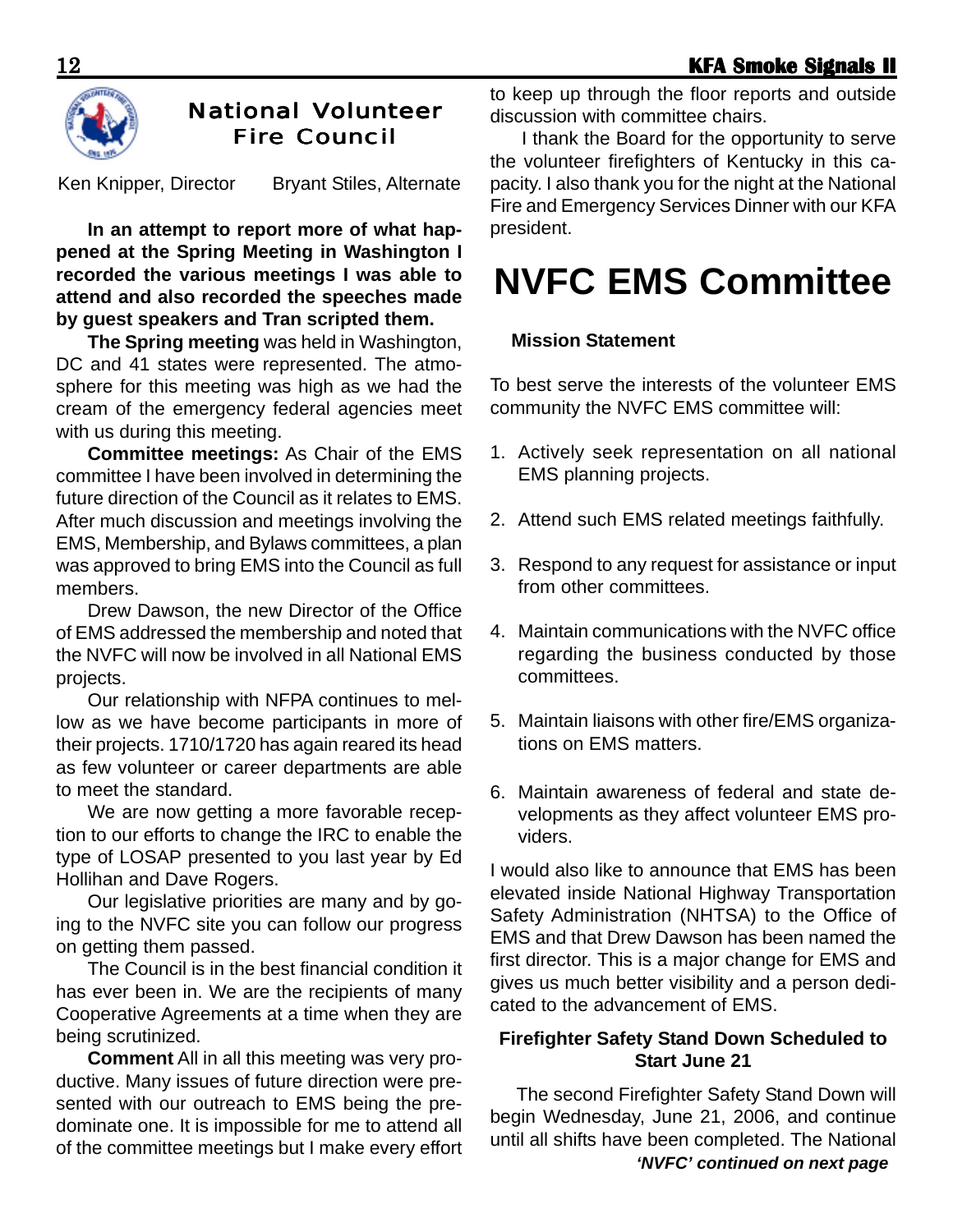#### *'NVFC' continued ...*

 Volunteer Fire Council (NVFC) is joining the International Association of Fire Chiefs (IAFC), the International Association of Fire Fighters (IAFF), the IAFC Volunteer and Combination Officers' Section and 17 other partners in urging fire departments to suspend all non-emergency activity and focus entirely on fire safety.

The Stand Down calls attention to the number of preventable line-of-duty deaths and injuries among firefighters. Departments are encouraged to check all apparatus and equipment, discuss health and safety regulations, review fire ground safety issues and take stock of training and fitness goals. Last year, an estimated 10,000 fire departments participated in the event.

 "We must take dramatic steps to reduce the alarmingly high firefighter death and injury rates," says IAFF General President Harold Schaitberger. "While firefighter safety must be part of everyday life in the fire service, the Safety Stand Down raises awareness of the issue and calls international attention to the unacceptable number of firefighter line-of-duty deaths."

 The 2006 Stand Down will focus on emergency vehicle safety, including seatbelt usage and safe driving through intersections. "Sadly, 106 firefighters died in the line of duty last year. Many of the accidents occurred in department vehicles," said IAFC President Chief Bill Killen. "We want to focus on areas of safety where we can have the most impact."

 The NVFC has been a major advocate for firefighter safety and promotes heart attack prevention goals through its Heart-Healthy Firefighter Program. The campaign provides important fitness, nutrition and health information to firefighters in a proactive effort to reduce the number of firefighter deaths caused by heart attack and other heartrelated conditions.

 "The National Volunteer Fire Council is proud to partner with the IAFC and other organizations to support the Firefighter Safety Stand Down," said Maggie Wilson, Director of Health and Safety at the NVFC. "Firefighter health and safety is very important to the NVFC, and we will continue to work towards reducing the number of firefighter deaths."

 For information on 2006 Stand Down, visit www.iafc.org/standdown.

#### *Legislative Report Kentucky Firefighters,*

Now that this year's legislative session has ended we have a lot to be proud of. We had five bills we worked hard on and we were able to pass three of the five. We lost the heart bill and a bill that would allow your Kentucky Death Benifit to go to a brother or sister if there are no surviving parents.

However we passed:

*House Bill 256* which would amend KRS 337.100 to prohibit employers from terminating a volunteer firefighter who is absent from work because of injuries incurred in the line of duty; allow employers to request specified information about an injury from the appropriate fire chiefs and physicians.

*House Bill 273(259 was rolled into 273)* which adds Area Fire-Rescue Training Coordinators and civilian firefighter who work for the Department of Military Affairs into the incentive program. It would establish \$1,000,000.00 for year 2006 – 2007 and \$1,000,000.00 for year 2007 –2008 from the Firefighters Foundation Program Fund is authorized to be expended on firefighter training, equipment, and support activities. \$750,000 for year 2006 – 2007 and \$1,000,000 for year 2007 –2008 from the Firefighters Foundation Program Fund is authorized to be spent on a Comprehensive Physical Aptitude Test program for firefighters.

Firefighters Training Center Fund \$500,000 in Restricted funds is provided each fiscal year of the 2006 – 2008 fiscal biennium. For a more detailed look at what this bill does go to http:// www.lrc.ky.gov/RECORD/06RS/HB273/bill.doc.

I want to thank each and every one of you that took the time to call or e-mailed your Senator and/or Representative in support of the bills that passed or were hung in committee.

Again **THANK YOU. David Jackson Jackson**

## Words of Wisdom

All the great things are simple, and many can be expressed in a single word: freedom, justice, honor, duty, mercy, hope.

**Winston Churchill**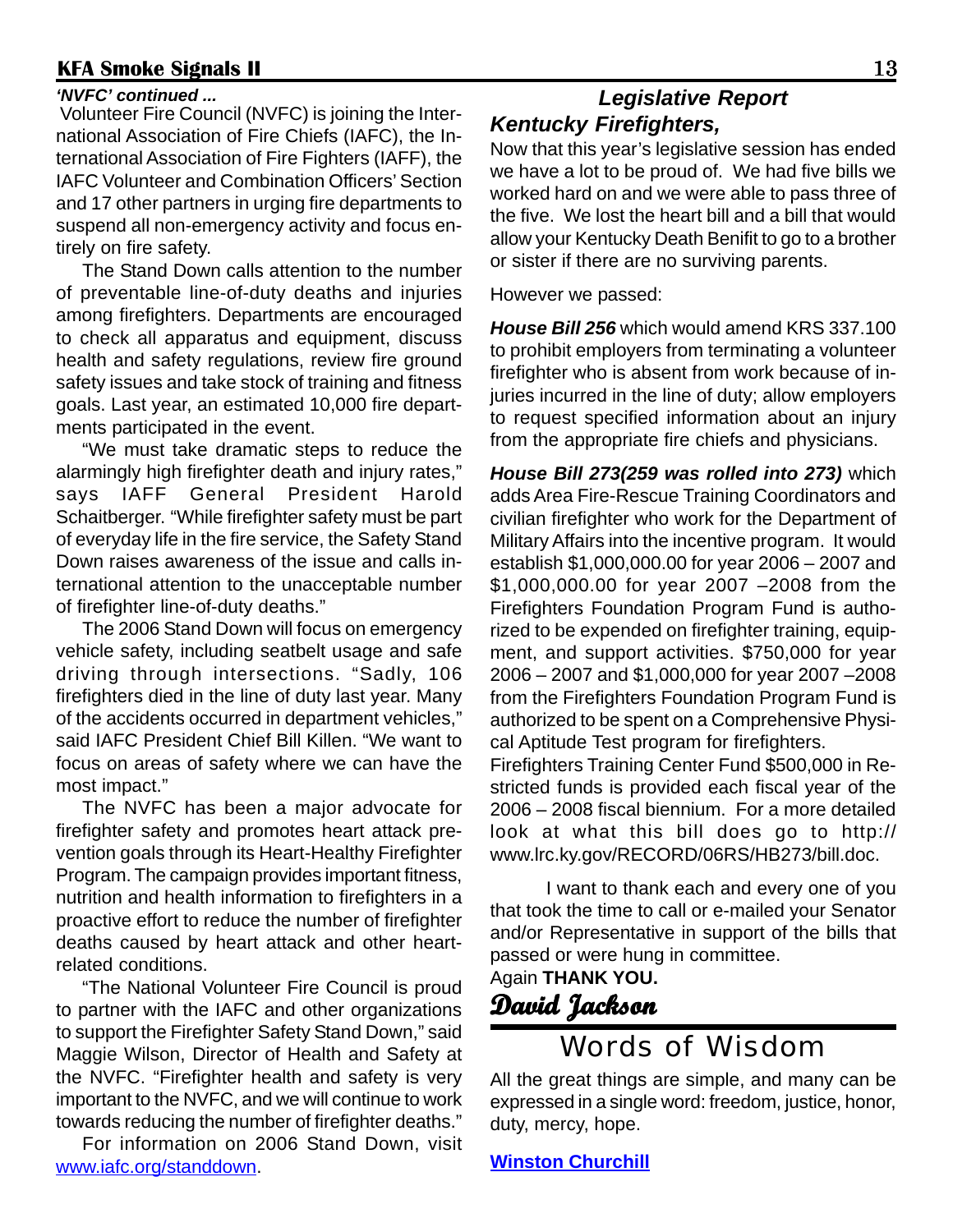#### 10-33 EQUIPMENT, INC. Craig and Teri Hiser 540 Peterson Rd • Cave City, KY 42127 **877-678-1033** 270-453-3473 Fax 270-453-3474 Web site: www.10-33.com Advanced Fire & Rescue Equipment Co. Inc. Nick Gapinski 365 Persimmon Circle Booneville, IN 47601 **800-853-7675** Fax 812-897-7816 Bluegrass Fire Equipment John Baker 780 Enterprise Dr Lexington, KY 40510 **800-526-8393** Fax 859-233-1167 www.bluegrassfire.com **Kentucky Firefighters Association Sustaining Members** Please remember these members when you have purchasing needs. Emergency Service Insurance Program Bill Dixon 20 Church Street Cortland, NY 13045 **800-822-3747** Fax 607-756-5051 www.mcneilandcompany.com Fire Department Service & Supply Al Sutt P.O. Box 20207 Louisville, KY 40250 **800-321-6965** Fax 502-491-1487 Hal Rogers Fire Training **Center** 180 Oak Leaf Ln. Somerset KY 42503 606-679-7075 Fax 606-679-4053 Air EVAC Barbara Emery Route #4 Box 432A Albany Ky 42602 Bluegrass Fire Apparatus Dewey Cruse 207 Peterson Drive Elizabethtown KY 42701 **800-738-1006** Fax 270-737-0190 Bluegrass Uniforms Inc. Jason Colson 3533 Dahlia Way - Bowling Green42101 and 961 South 2nd St. Louisville, KY 40203 Bound Tree Medical Diana Wertenberger 5200 Rings Rd Suite A Dublin OH 43017 800-533-0523 Fax 800-257-5713 Dove Designs Chris Hays Rt 1 Box 275 G Monticello KY 42633 www.dovedesigns.com 888-377-4459 Fax 606-340-9372 Ferrara Fire Apparatus Inc. Kevin Hardwick PO Box 249 Holden LA 70744 **800-443-9006** www.ferrarafire.com Fire Pumps & Equipment Joe Reynolds 5252 Rt 1428 PO Box 475 Allen KY 41601 **800-419-3475** Fax 606-874-3472 **Firecom** Barry Jackson 4785 Pleasant Grove Rd. Lexington KY 40515 800-527-0555 x112 Fax 503-608-3474 http://www.firecom.com City of Russell 410 Ferry Street Russell KY 41169 606-836-9666 **///EMERGENCY EQUIPMENT** MIKE BRADY RESCUE EQUIPMENT & VEHICLES **(859) 359-4502** (859) 359-4503 FAX http://www.EEResQ.com E-Mail: EEResQ@cs.com Firovac-Reberland Larry Reber 5963 Fountain Nook Road Apple Creek, OH 44606 **330-698-5883** Fax 330-698-7723 sales@firovac.com Comtronics David Fried 2456 Fortune Drive Lexington KY 40509 859-299-9494 credit@comtronicsindustrial.com High Tech Rescue Inc. James Riddle 250 Rockbridge Road Shelbyville, Ky. 40065 502-633-0149 Fax 502-633-0659 james.riddle@insightbb.com Finley Fire Equiptment John Baker, Eric and Jason Colson 20 S 5th Street McConnelsville OH 43756 www.finleyfire.com 800-545-3280 Division of Fire Prevention State Fire Marshal 101 Sea Hero Road Suite 100 Frankfort, KY 40601 Gordon Bernard Company, LLC Community Birthday Calendar 22 Whitney Drive Milford Ohio 45150 **513-248-7600** Fax 513-248-7606 http://www.gordonbernard.com/ Emergency Reimbursement **Service** 215 McArthur Drive Louisville KY 40207 **502-896-8080** Email debramurphy@bellsouth.net America's Bravest Equip. Co. PO Box 197335 Louisville Ky 40259 502-493-5985 Fax 502-493-5986 Email daveg@abec1.com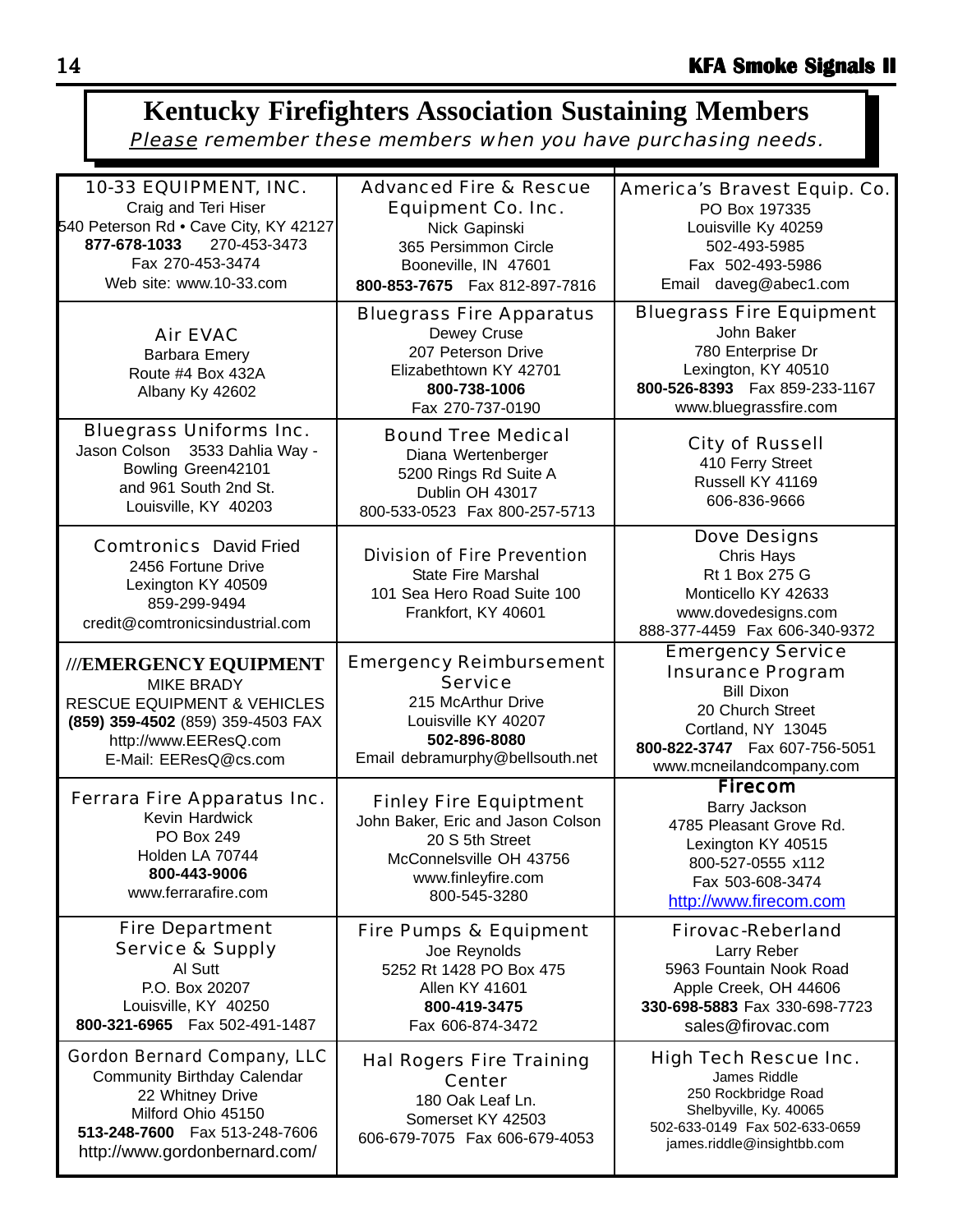#### **Kentucky Firefighters Association Sustaining Members** Please remember these members when you have purchasing needs.

| <b>First In Rescue Equipment</b><br>Inc.<br>Jim Whitaker<br>113 Bessmer Lane<br>Walton KY 41094<br>859-485-2870 Fax 859-485-2872                                                              | <b>Glen's Emergency Equipment</b><br><b>Glen Gilneath</b><br>345 Devil's Creek Road<br>Parkers Lake, KY 42634<br>(606) 376-5869 &1-800-422-GLEN (4536)<br>Fax: (606) 376-3959   | <b>Hilliard Enhanced</b><br><b>Learning Programs (HELP)</b><br><b>Mike Hilliard</b><br>www.4-help.org<br>Email: sales@4-help.org<br>888-504-4357    Fax 502-532-0800        |
|-----------------------------------------------------------------------------------------------------------------------------------------------------------------------------------------------|---------------------------------------------------------------------------------------------------------------------------------------------------------------------------------|-----------------------------------------------------------------------------------------------------------------------------------------------------------------------------|
| <b>Kentucky Association of</b><br><b>Counties</b><br>380 King Daughters Drive<br>Frankfort, KY 40601<br>502-223-7667 Fax 502-223-1502<br>bobarndd@kaco.org                                    | <b>Kentucky Fire Commission</b><br><b>SFRT KCTCS</b><br>Director Ronnie Day<br>300 N Main Street, Versailles KY 42353<br>(800) 782-6823<br>(859) 256-3478<br>Fax (859) 256-3125 | <b>Kentucky Public</b><br><b>Entity Programs / VFIS</b><br><b>Steve Sierveld</b><br>P.O. Box 17374 . Dixie Branch<br>Edgewood, KY 41017<br>800-753-6734    Fax 859-331-3734 |
| Lab - Tronics Inc.<br>511 34th Street<br>Catlettsburg KY 41129<br>606-739-4409<br>Fax 606-739-0023                                                                                            | Life Star Rescue Inc.<br>John Ryder, President<br>1171 Production Drive<br>Van Wert, OH 45891-9390<br>419-238-1459                                                              | <b>McNeil &amp; Company</b><br>William Dixon Director of Marketing<br>PO Box 5670<br>Cortland NY 13045<br>800-467-2118 Fax 607-756-6225<br>wdixon@esip.com                  |
| <b>Mountain Valley Insurance</b><br>Faye Rice<br>267 Terrell Lane, Suite A<br>Barbourville KY 40906<br>888-332-3205<br>Fax 606-546-4146                                                       | M & S Fire & Safety<br>Alex W. Smith<br>670 E Franklin Street<br>Evansville IN 47711<br>800-467-2118 812-424-3863<br>FAX 812-421-3707<br>www.mandsfire.com                      | <b>Orr Rapid Response</b><br>Michael Kidwell<br>11601 Interchange Drive<br>Louisville KY 40229                                                                              |
| <b>Provident Insurance</b><br>C.J. Bens<br>272 Alpha Drive<br>Pittsburgh PA 15238<br>800-447-0360 Fax 412-963-0415<br>Email: cbens@providentbenefits.com                                      | <b>Public Entity Insurance</b><br>Michael Finke<br>2525 Harrodsburg Rd Suite 220<br>Lexington KY 40504<br>888-696-9620 Fax 859-296-4583<br>Email mfinke@roeding.com             | <b>Public Safety Equipment Co.</b><br>Inc.<br><b>Dennis Downes</b><br>9616 Seaton Brooke Lane<br>LouisvilleKY 40291<br>502-239-2006 Fax 502-239-3322                        |
| <b>Safety USA</b><br>David Joels<br>4810 Popular Place Drive<br>Louisville KY 40213<br>502-810-0303<br>campsafe@bellsouth.net                                                                 | <b>Siegel's Uniforms</b><br>Fred Levin<br>101 SE 4th Street<br>Evansville IN 47708<br>800-352-2555 Fax 812-425-2268                                                             | <b>Summit Fire Apparatus</b><br>Joe Messmer<br>P.O. Box 17128<br>Edgewood, KY 41017<br>859-331-0360    Fax 859-331-0399                                                     |
| <b>Tech Med Industries</b><br>5230 Park Emmerson Dr. Suite C<br>Indianapolis, IN 46203<br>317-783-6554  Fax 317-783-6901<br>igaines@pmrtechmed.com                                            | <b>Vehicle Systems Inc.</b><br>John H. Burns<br>629 Shelby Street<br>Lexington KY 40505<br>859-252-1377 800-444-FIRE (3473)<br>Fax 859-255-5536                                 | <b>Vogelpohl Fire Equipment, Inc.</b><br>William Vogelpohl<br>2756 Circleport Drive<br>Erlanger, KY 41018<br>800-797-8317  Fax 859-282-1550                                 |
| <b>Wynn Fire &amp; Rescue Equipment</b><br><b>Apparatus Manufacturers</b><br>Charles & Kathy Wynn<br>P.O. Box 1585 Corbin, KY 40702<br>606-523-9269    Fax 606-523-0591<br>cwynn@wynnfire.com | <b>You could</b><br>advertise<br>Here!                                                                                                                                          | To advertise in this space<br>in the next issue of<br>Smoke Signals II<br>contact Woody Will<br>at 270-766-9946                                                             |